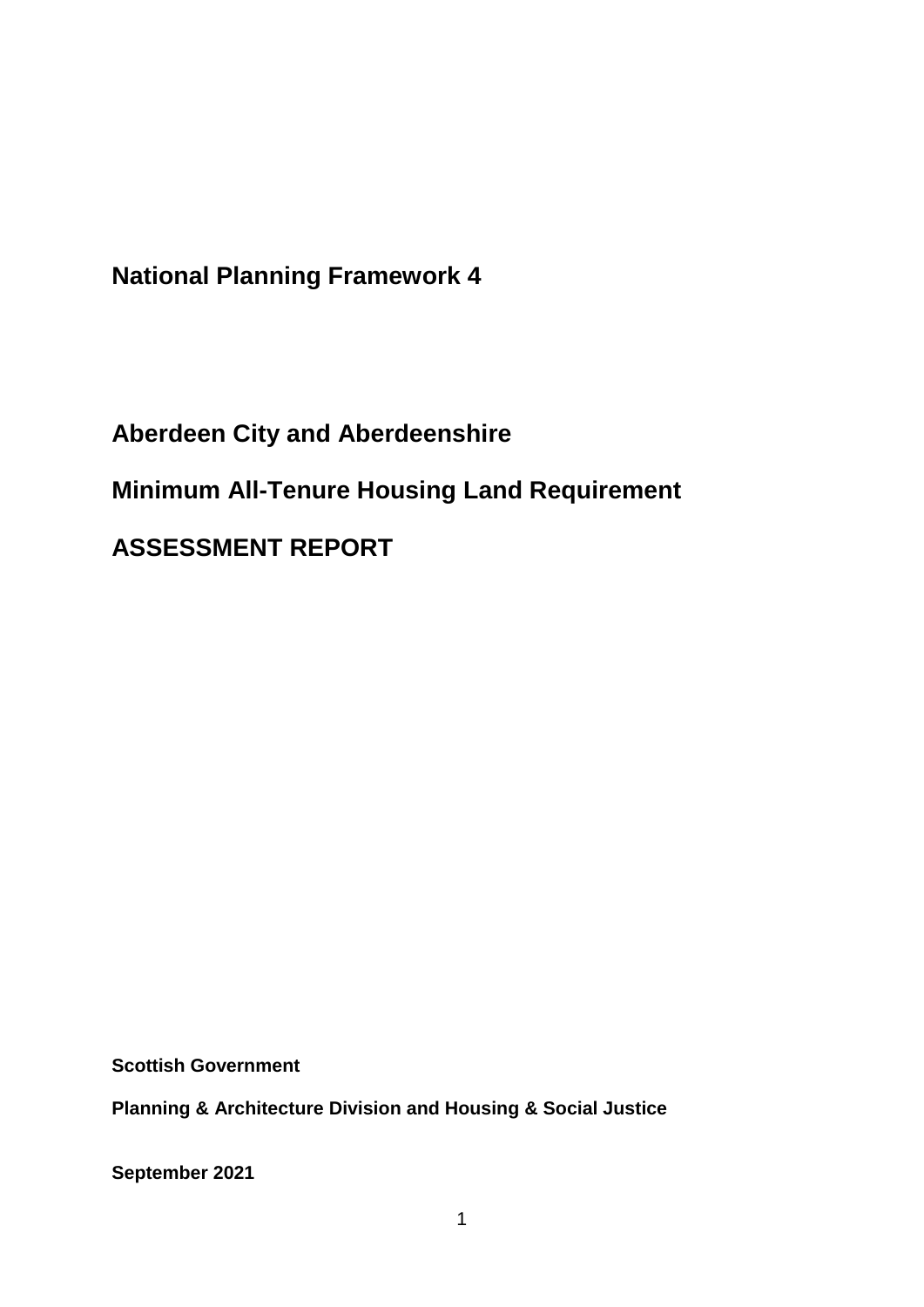# **CORE OUTPUTS ASSESSMENT**

#### **1 Locally Adjusted Estimate**

**Aberdeen City Council and Aberdeenshire Council has worked collaboratively to provide their locally adjusted estimates.** 

|                          | <b>Initial</b><br><b>Default</b><br><b>Estimate</b> | Locally<br><b>Adjusted</b><br><b>Estimate</b> |
|--------------------------|-----------------------------------------------------|-----------------------------------------------|
| Aberdeen City            | 4,750                                               | 7,000                                         |
| Aberdeenshire            | 6,500                                               | 7,250                                         |
| <b>North-East Region</b> | 11,250                                              | 14,250                                        |

The locally adjusted estimates for the Aberdeen City and Aberdeenshire planning authorities are primarily driven by the adoption of a high migration variant of the household projections. The authorities consider that the high migration variant provides greater confidence that any increase in need and demand can be accommodated.

The high migration variant gives a locally adjusted estimate which is below historic completions (Scottish Government - 19,886 units; 2010 – 2019 - [Housing statistics quarterly update: new housebuilding and affordable housing](https://www.gov.scot/publications/housing-statistics-for-scotland-new-house-building/)  supply - [gov.scot \(www.gov.scot\)\)](https://www.gov.scot/publications/housing-statistics-for-scotland-new-house-building/). However, the locally adjusted estimate is reasonable as a minimum when historic levels of delivery are taken into consideration.

#### **2 Household Projections (Newly-Forming Households)**

The National Records of Scotland (NRS) 2018-based high migration variant household projection has been chosen for both areas.

The single year data for 2022 to 2037 and total are generated correctly within the Excel Calculator.

Two reasons are given for the use of the high migration variant household projections.

Firstly, both areas have experience positive net in-migration for many years and whilst this has not been the case for 2016-18, the latest 2019 figures show a return to net positive migration for Aberdeen City and a slowing of net negative migration for Aberdeenshire. This suggests that the drop in in-migration is likely to be a short term reaction to a sharp drop in oil prices and that a return to positive net in-migration is beginning again. Were the NRS 2018-based principal variant to be used, there is a risk of underestimating future growth by projecting forward from a period based on unprecedented circumstances.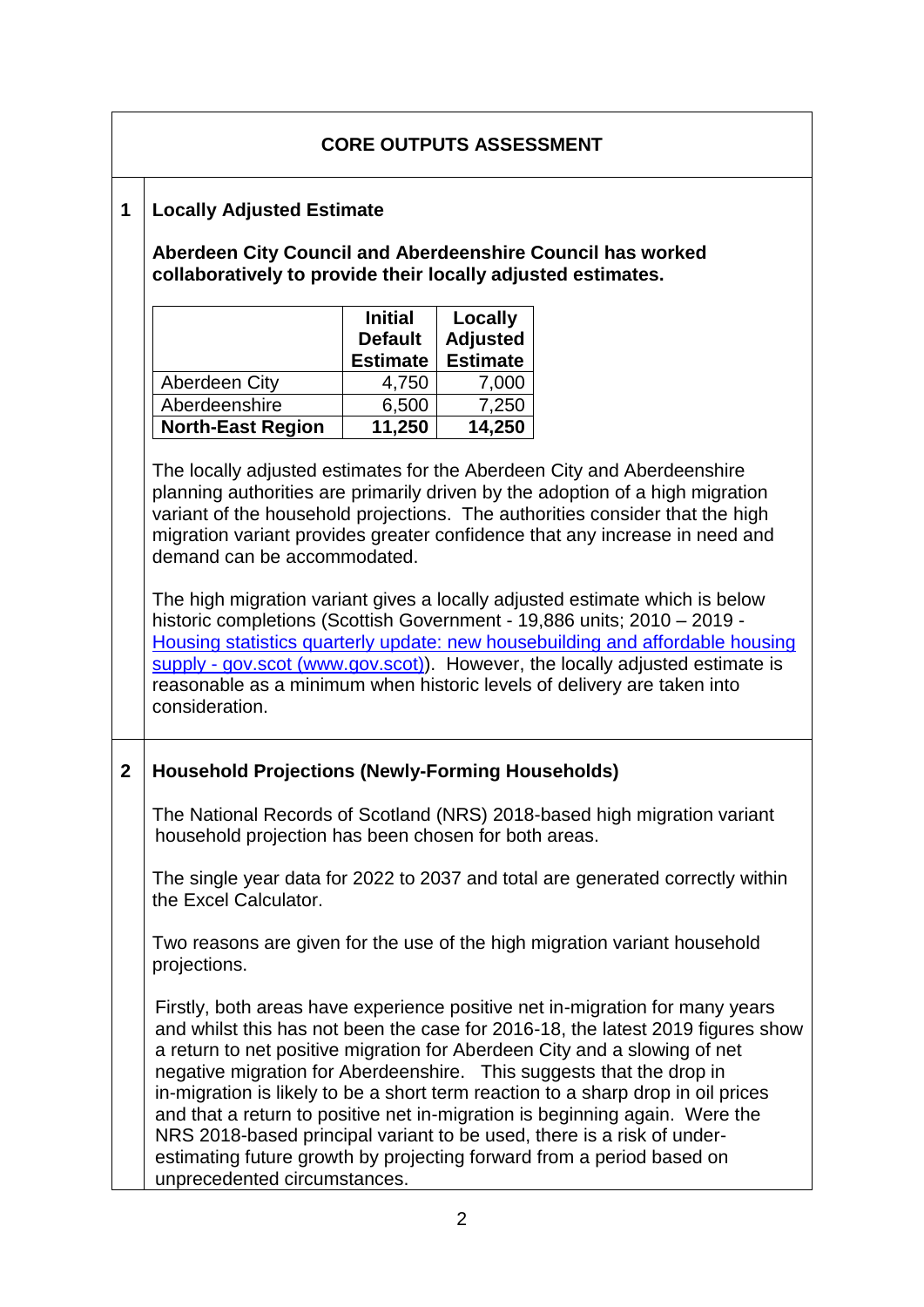Secondly, over the past 10 years the number of completions has been substantially higher than the initial default estimates as based on the NRS principal household variant. The use of the NRS high migration variant brings the locally adjusted estimate more in line with the level of past completions over the previous decade and to avoid an under-estimate.

#### **Household Projection: Default Compared to Adjusted Estimates**

|               | <b>Default</b> | <b>Adjusted</b> |
|---------------|----------------|-----------------|
| Aberdeen City | 3,300          | 5,100           |
| Aberdeenshire | 4.600          | 5.400           |

## **3 Existing Housing Need**

#### **Existing Housing Need: Default Compared to Adjusted Estimates**

|               | <b>Default</b> | <b>Adjusted</b> |
|---------------|----------------|-----------------|
| Aberdeen City | <b>500</b>     |                 |
| Aberdeenshire | ∩∩             |                 |

The initial default estimate of existing housing need (Aberdeen City 479, Aberdeenshire 395) has not been adjusted by the authorities and Housing Market Partnership (HMP). Whilst the Response Template sets out a critique of the need aspect of the initial default estimate, highlighting that it is considered to be an under-estimate due to housing waiting lists and potential implications of changes to meet net zero targets, no adjustments are proposed or included in the calculator.

## **4 Flexibility Allowance**

#### **Aberdeen City**

Aberdeen City use the default 25% flexibility allowance.

#### **Aberdeenshire**

Aberdeenshire disagree with the classification of the whole of Aberdeenshire as 'rural' and propose that the flexibility should be set at 25% and not 30%. They consider the area is more similar in character to other City Region authorities which are classed as 'urban' for this work, e.g. Fife or the Lothians. They indicate that Aberdeenshire's overall population density is skewed downwards by the area which lies within the Cairngorms National Park (CNP). The CNP accounts for nearly 25% of Aberdeenshire's total area and is very rural compared with Aberdeenshire as a whole.

The proposed Aberdeenshire LDP has adopted the Scottish Government's 6 fold Urban/Rural Classification to identify 'accessible' and 'remote' areas for the application of land use polices and the below map shows that the majority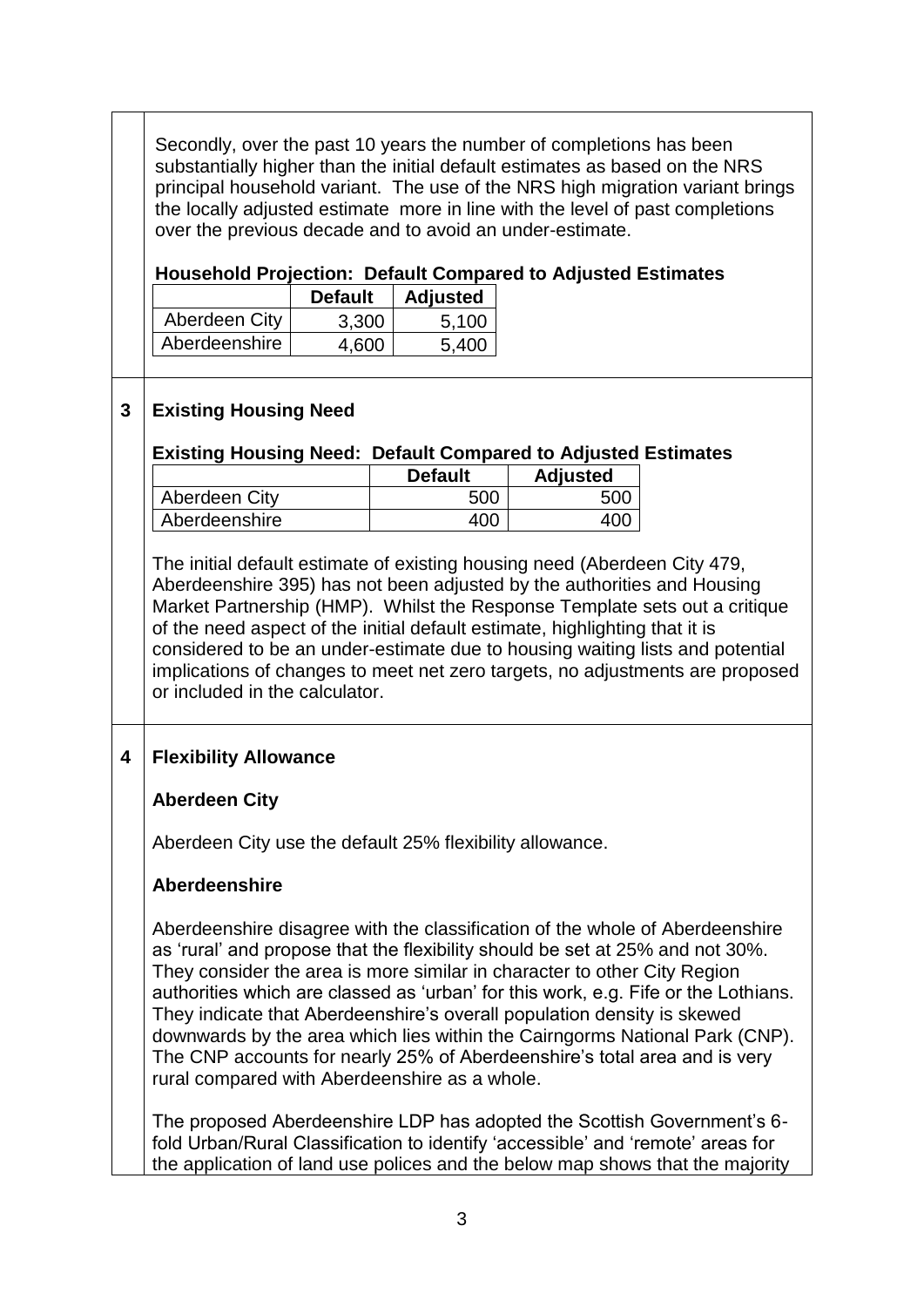of Aberdeenshire is classed as accessible rather than remote using this classification.



In addition, Aberdeenshire do not agree that allocating additional housing land to rural areas will achieve the objective of encouraging rural repopulation. They are of the view that it does not deliver housing in the absence of market demand and adds to constrained supply. They note the prevalence of small scale demand and development of 4 units or less and refer to recent permitted development changes that allow for the conversion of agricultural or forestry buildings to provide up to 5 dwellings.

The Scottish Government has applied a flexibility percentage to all authorities to represent a contingency of land and allow for changes in sites coming forward over the plan period. It has been consistently applied across all planning authority areas through use of the Randall Classification, which is based upon population density within a unitary authority. The rural classification and application of 30% is applied where a unitary authority has a population density of less than one person per hectare.

With regard to the view that allocating additional housing land to rural areas, in its self, may not improve delivery, Housing 2040 (March 2021) indicated that planning should take a more directive approach to where new development should take place and key messages of planning reform refer to enabling delivery. Allocations in rural areas may be considered appropriate to achieve wider outcomes and authorities may support the delivery of these in a range of ways, beyond allocation, making use of resources drawn corporately from across a Council.

It is acknowledged that the changes to permitted development will require monitoring, however it is subject to certain exclusions and Prior Approval requirements. Any conversions will also be unallocated and treated as windfall. It is not anticipated therefore this will have a significant impact on the MATHLR for Aberdeenshire.

Overall, there is a statutory requirement for National Planning Framework to support the outcome of increasing the population of rural areas of Scotland. It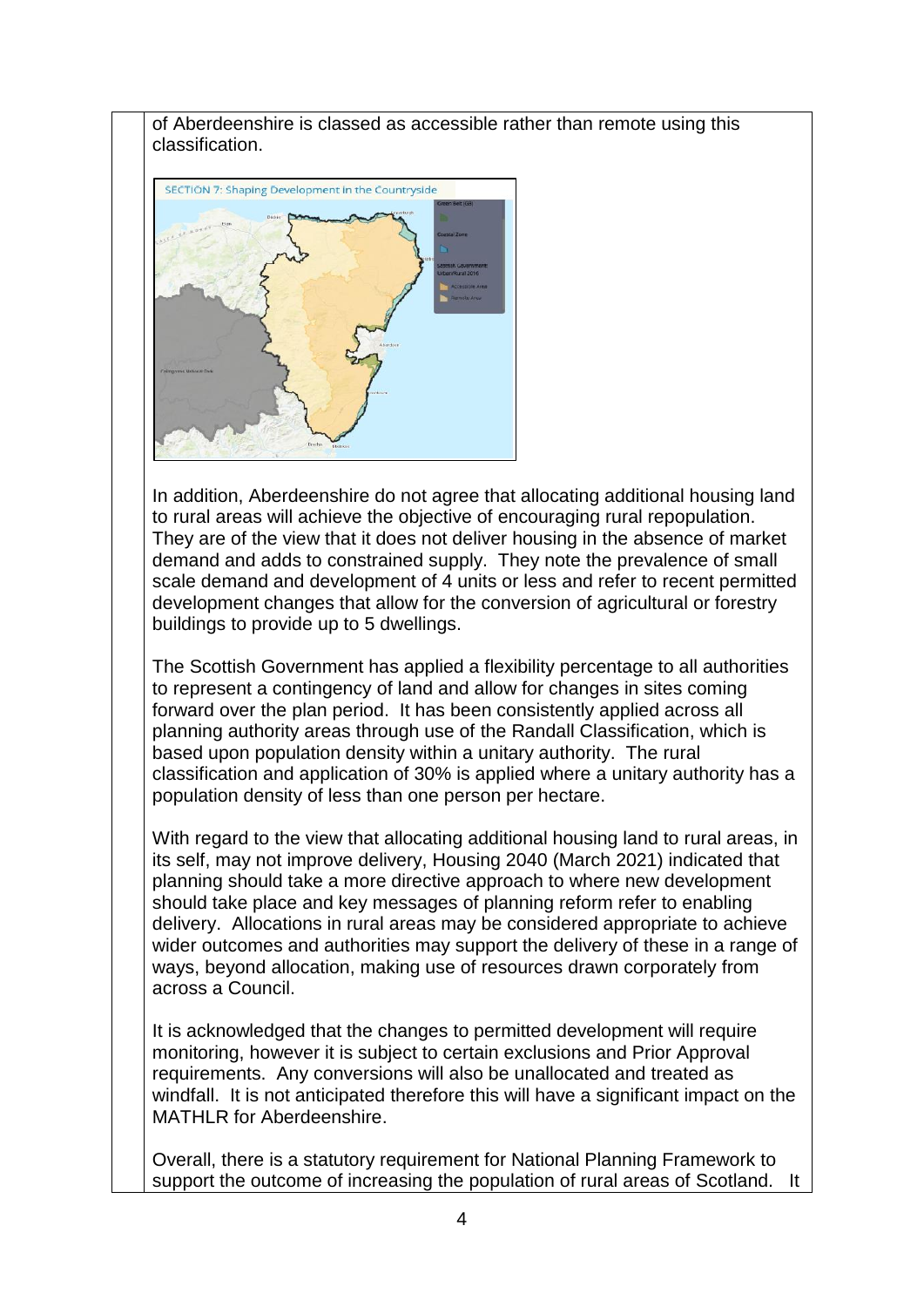is for the authority to determine the appropriate location of the land that would accommodate that accrued through the flexibility allowance but the Scottish Government consider it should remain at 30% for Aberdeenshire for the reasons above and to ensure a consistent approach across the country. Maintaining the 30% flexibility equates to a difference of 290 more units to that in the locally adjusted estimate.

# **CORE PROCESSES ASSESSMENT**

#### **1 Using the Response Template and Excel Calculator**

The authorities have submitted a joint response on the Response Template to make the case for change and word limits are not exceeded. A copy of the adjusted Excel Calculator has been provided.

#### **2 Housing Market Partnership (HMP) and Stakeholders Involvement**

The HMP comprises senior planning and housing officers from each authority supported by an internal engagement group. This internal group comprises officers from specialist teams from both authorities: Aberdeen City Council Local Development Plan team, Aberdeen City Council Housing Team, Aberdeenshire Council Planning Information and Delivery Team, Aberdeenshire Council Housing Team.

An external engagement group has provided input, comprising Stewart Milne Homes, Barratt Homes, Places for People, Lippe Architects, Castlehill Housing Association, Grampian Housing, Hillcrest Homes, Colaren Home, Kirkwood Homes, Homes for Scotland, Case Consulting, Osprey Housing, Langstane Housing Association.

Wider engagement has been undertaken through a number of events with elected members and Community Councils.

The HMP was of the view that while it accepts the validity of the NRS 2018 projections as the most current baseline to inform the NPF4, it does not believe they reflect the aspirations for future delivery nor does the initial default estimate reflect the city region's history of consistent housing delivery.

The policy interpretation by the HMP of the initial default estimate is that it is too low and should be replaced by the high migration scenario which, is not only more reflective of the city region's future ambitions for growth but, aligns with an established approved spatial strategy (i.e. SDP2020).

The authority report that there was a general consensus over the course of engagement events that the initial default estimate for Aberdeen City Council and Aberdeenshire Council did not reflect the aspirations of the city region and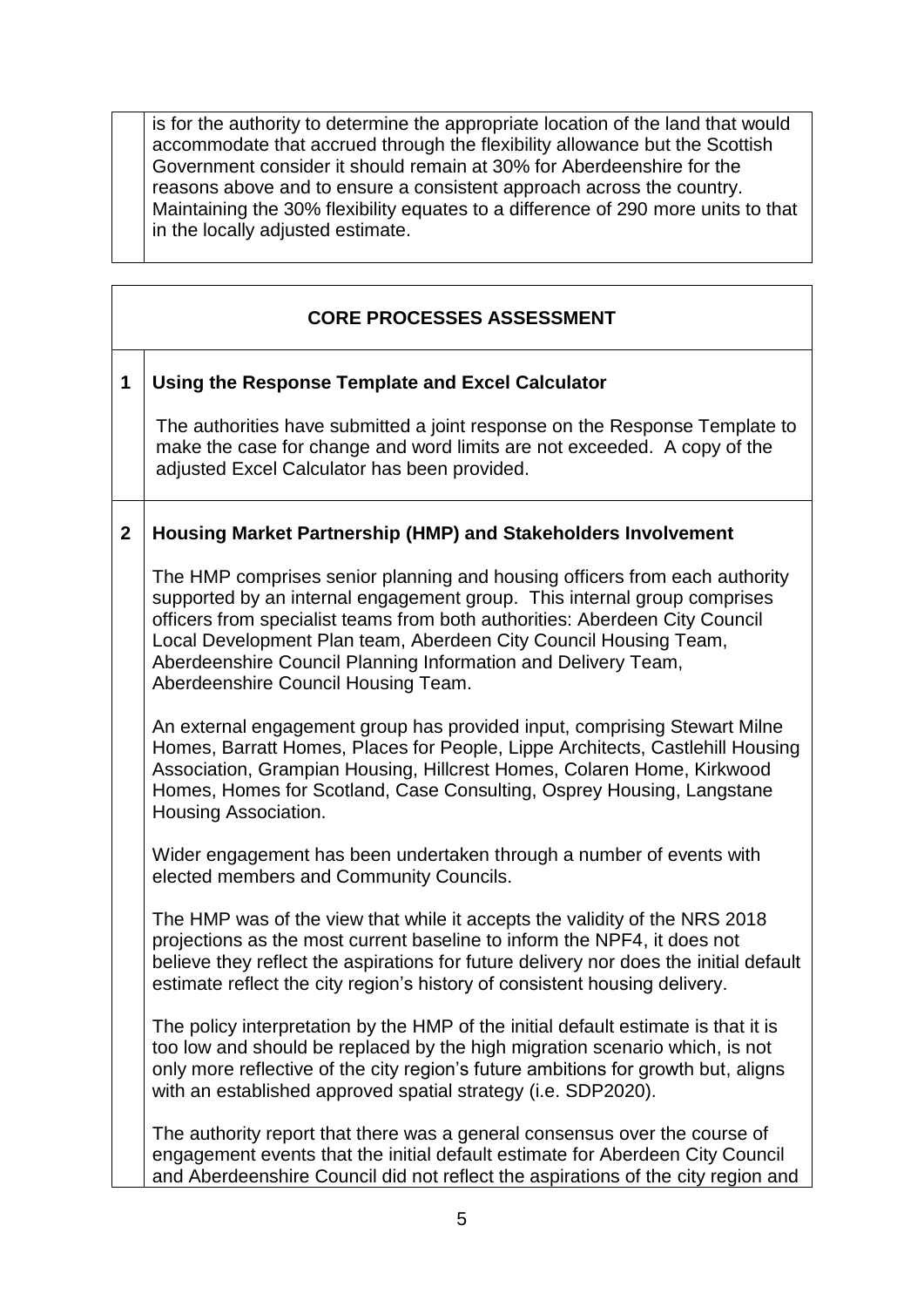|   | differed from the approved SDP2020. There was alignment that the housing<br>need and demand for the period of NPF4 lay between the principal projection<br>for the initial default estimate and the housing land requirement of the<br>SDP2020.                                                                                                                                                                                                                                                                                                                                                                                                                                                                                                                   |
|---|-------------------------------------------------------------------------------------------------------------------------------------------------------------------------------------------------------------------------------------------------------------------------------------------------------------------------------------------------------------------------------------------------------------------------------------------------------------------------------------------------------------------------------------------------------------------------------------------------------------------------------------------------------------------------------------------------------------------------------------------------------------------|
|   | The view expressed was that the locally adjusted estimate should be split<br>evenly between Aberdeen City and Aberdeenshire and that the rural<br>classification for Aberdeenshire did not support deliverability. The HMP<br>agreed that the high migration projection is the appropriate estimate.<br>There was also a view that need should give due consideration to waiting lists.                                                                                                                                                                                                                                                                                                                                                                           |
|   | Supporting representation was received from Newmachar Community Council,<br>Cllr Anne Stirling, Chair of Communities Committee, Aberdeenshire and Cllr<br>Peter Argyle, Chair of Infrastructure Services Committee, Aberdeenshire<br>Council that particularly supported the reduced allocation for Aberdeenshire.<br>CIIr Argyle highlighted that allocating land does not in itself deliver housing in<br>the absence of market demand, and this is particularly true in more remote<br>rural areas, so a pragmatic approach is needed to avoid over allocation and<br>under delivery. Methlick Community Council sought a joined-up approached,<br>agreed by all, which incorporates housing need, service provision with the<br>wishes of the local commnity. |
| 3 | Joint Housing and Planning Senior Official Sign-Off                                                                                                                                                                                                                                                                                                                                                                                                                                                                                                                                                                                                                                                                                                               |
|   | Signed-off by appropriate senior officers of Aberdeen City and Aberdeenshire<br>councils.                                                                                                                                                                                                                                                                                                                                                                                                                                                                                                                                                                                                                                                                         |
| 4 | <b>Statistical Evidence</b>                                                                                                                                                                                                                                                                                                                                                                                                                                                                                                                                                                                                                                                                                                                                       |
|   | The councils have used some robust sources of statistical evidence to support<br>their case including:                                                                                                                                                                                                                                                                                                                                                                                                                                                                                                                                                                                                                                                            |
|   | NRS, 2018-based household projection - high migration variant<br>Scottish Government estimate of existing housing need<br>$\bullet$                                                                                                                                                                                                                                                                                                                                                                                                                                                                                                                                                                                                                               |
|   | The evidence for the adjusted figures, where they have been made, includes<br>well recognised sources of evidence including the following:                                                                                                                                                                                                                                                                                                                                                                                                                                                                                                                                                                                                                        |
|   | <b>Official Statistics and National Statistics</b><br>$\bullet$<br>• Housing Land Audit<br>6-fold Urban/ Rural classification                                                                                                                                                                                                                                                                                                                                                                                                                                                                                                                                                                                                                                     |
|   | There are alternative sources for completions data. The decision by the<br>council to use the Housing Land Audit for this over other sources, including the<br>default is not clear and there is no indication of the data quality for this source.                                                                                                                                                                                                                                                                                                                                                                                                                                                                                                               |
|   |                                                                                                                                                                                                                                                                                                                                                                                                                                                                                                                                                                                                                                                                                                                                                                   |